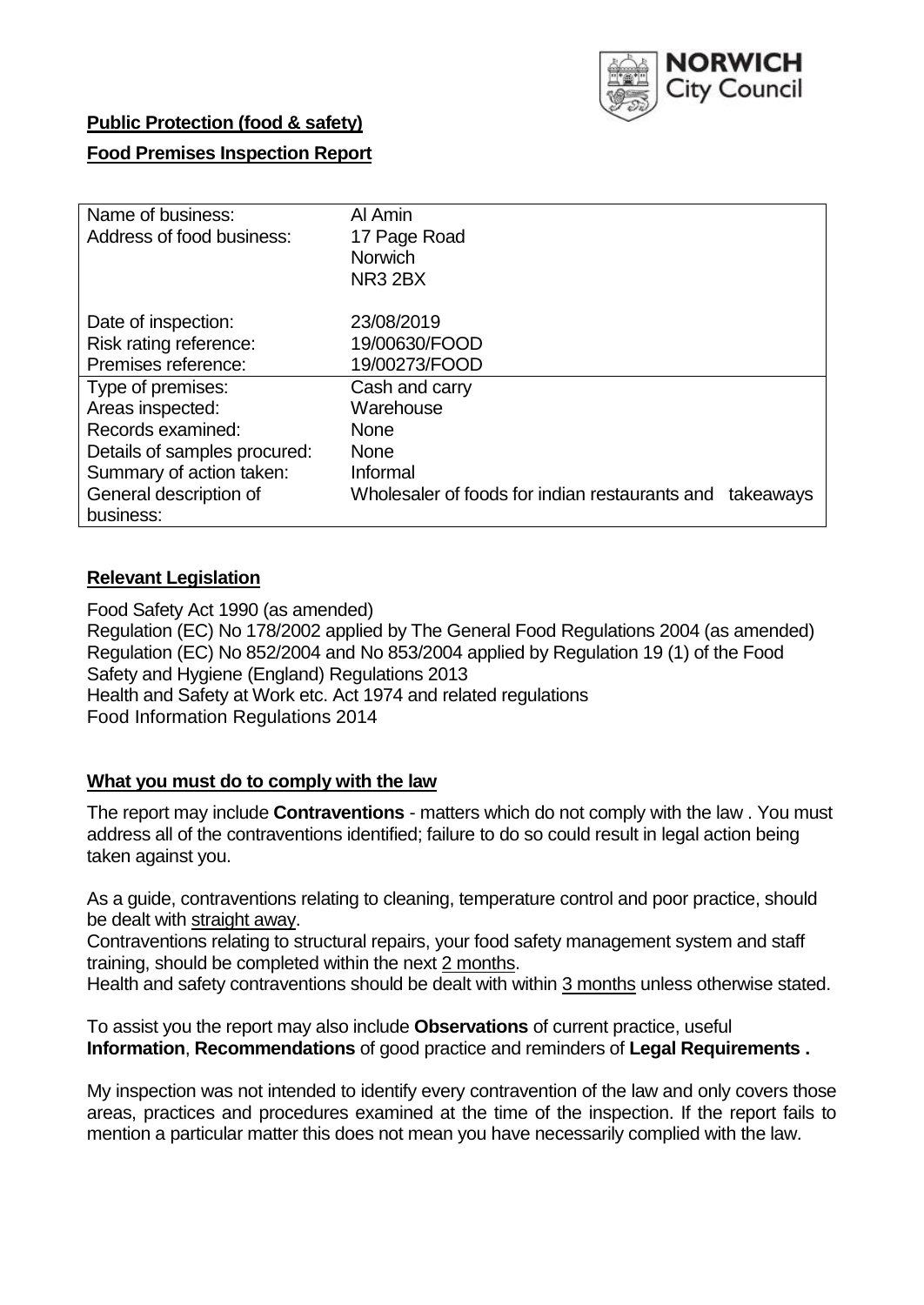# **FOOD SAFETY**

#### **How we calculate your Food Hygiene Rating:**

The food safety section has been divided into the three areas which you are scored against for the hygiene rating: 1. food hygiene and safety procedures, 2. structural requirements and 3. confidence in management/control procedures. Each section begins with a summary of what was observed and the score you have been given. Details of how these scores combine to produce your overall food hygiene rating are shown in the table.

| <b>Compliance Area</b>                     |          |    |           | <b>You Score</b> |           |    |           |    |                |  |  |
|--------------------------------------------|----------|----|-----------|------------------|-----------|----|-----------|----|----------------|--|--|
| Food Hygiene and Safety                    |          |    |           | $\Omega$         | 5         | 10 | 15        | 20 | 25             |  |  |
| <b>Structure and Cleaning</b>              |          |    |           | $\overline{0}$   | 5         | 10 | 15        | 20 | 25             |  |  |
| Confidence in management & control systems |          |    |           | $\overline{0}$   | 5         | 10 | 15        | 20 | 30             |  |  |
|                                            |          |    |           |                  |           |    |           |    |                |  |  |
| <b>Your Total score</b>                    | $0 - 15$ | 20 | $25 - 30$ |                  | $35 - 40$ |    | $45 - 50$ |    | > 50           |  |  |
| Your Worst score                           | 5.       | 10 | 10        |                  | 15        |    | 20        |    |                |  |  |
|                                            |          |    |           |                  |           |    |           |    |                |  |  |
| <b>Your Rating is</b>                      | 5        |    |           | 3                | 2         |    |           |    | $\overline{0}$ |  |  |

Your Food Hygiene Rating is 4 - a good standard



## **1. Food Hygiene and Safety**

Food hygiene standards are high. You demonstrated a very good standard of compliance with legal requirements. You have safe food handling practices and procedures and all the necessary control measures to prevent cross-contamination are in place. Some minor contraventions require your attention. **(Score 5)**

### Hand-washing

**Contravention** The following indicated that hand-washing was not suitably managed::

• there was no designated hand wash basin

A sink had been installed for equipment washing, provide a separate hand basin.

### Personal Hygiene

**Observation** I was pleased to see that a white coat and apron are available for staff to wear when cutting fish on the band saw.

#### Poor Practices

**Contravention** The following matters represented poor practice and if allowed to continue may cause food to become contaminated or lead to its deterioration::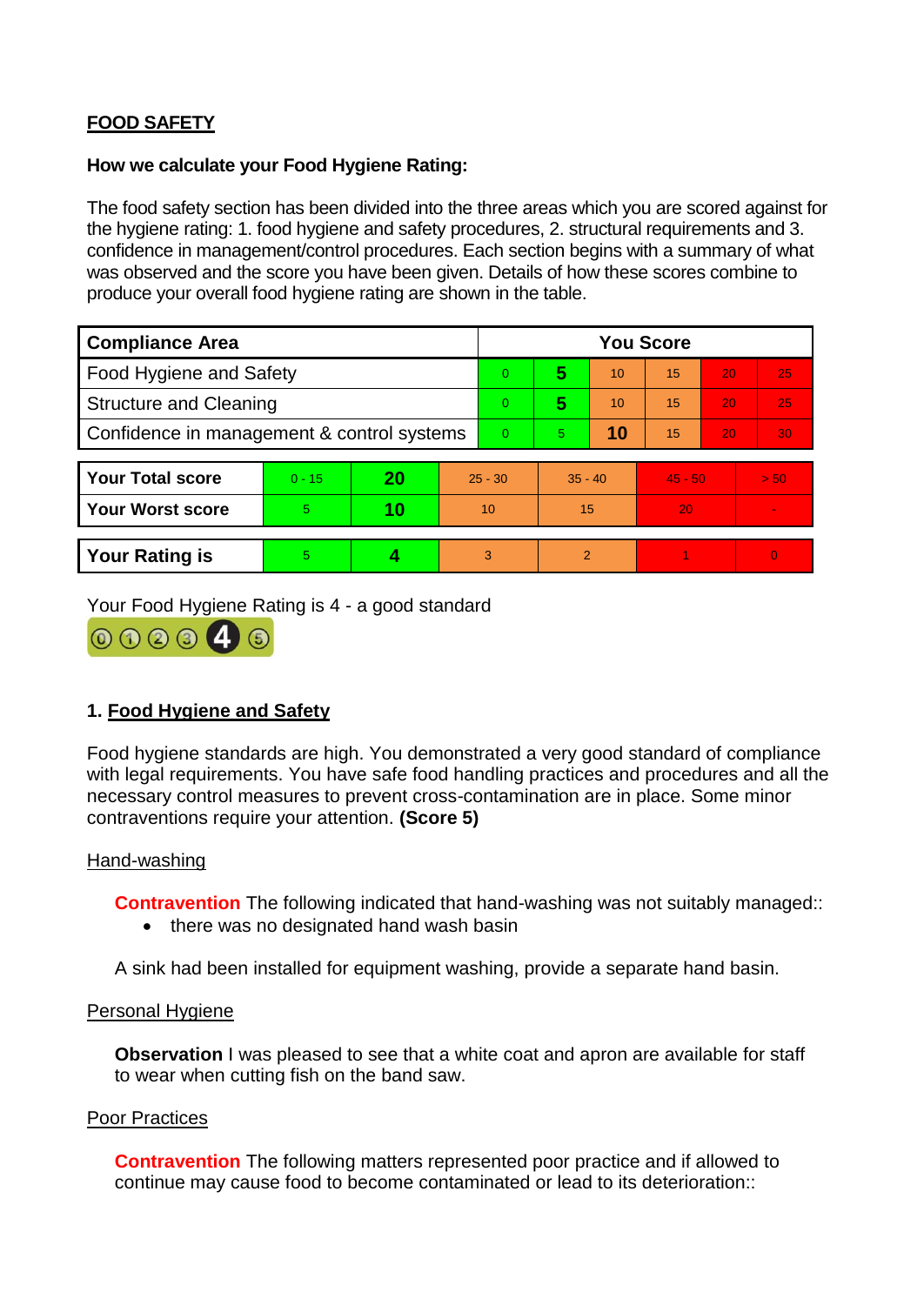- non food grade carrier bags are used for the wrapping of cut fish.
- foods are stored directly on the floor in the walk in chiller and walk in freezer.

**Recommendation** Provide food grade plastic bags for re-wrapped fish. Provide pallets in the walk in chiller and freezer units to keep boxes of food off the floor.

## **2. Structure and Cleaning**

The structure facilities and standard of cleaning and maintenance are all of a good standard and only minor repairs and/or improvements are required. Pest control and waste disposal provisions are adequate. The minor contraventions require your attention. **(Score 5)**

### Cleaning of Equipment and Food Contact Surfaces

**Contravention** The following items are dirty and must be cleaned:

• band saw

## **3. Confidence in Management**

There are generally satisfactory food safety controls in place although there is evidence of some non-compliance with the law. You are progressing towards a written food safety management system. The contraventions require your attention; although not critical to food safety they may become so if not addressed. **(Score 10)**

### Type of Business

It was discovered that you cut and re-wrap frozen fish as part of your business. As there are no retail sales from your premises this process requires approval under Regulation (EC) 853/2004. **This activity must stop until approval is granted**. Information on the procedure to follow to apply for approval is being sent in a separate letter.

#### Type of Food Safety Management System Required

**Contravention** You do not have a food safety management system. As you are a low risk business you do not need to have much documentation. (See attached information sheet). However as you also cut and re-wrap fish you need to write down what you do to ensure that this is done safely and in accordance with the regulations. e.g the cleaning of the band saw (how and when), personal hygiene (what to wear and hand washing), type of bag you use to wrap the fish, labelling of fish (all the information that appears on the original label needs to be put on the new label(s)).

**Contravention** Your documented Food Safety Management System was not available for inspection. As a consequence you could not demonstrate an effective system for managing food safety hazards.

**Observation** you were completing diary sheets to say that you had carried out your opening and closing checks but did not have any documentation to state what these checks were.

### **Traceability**